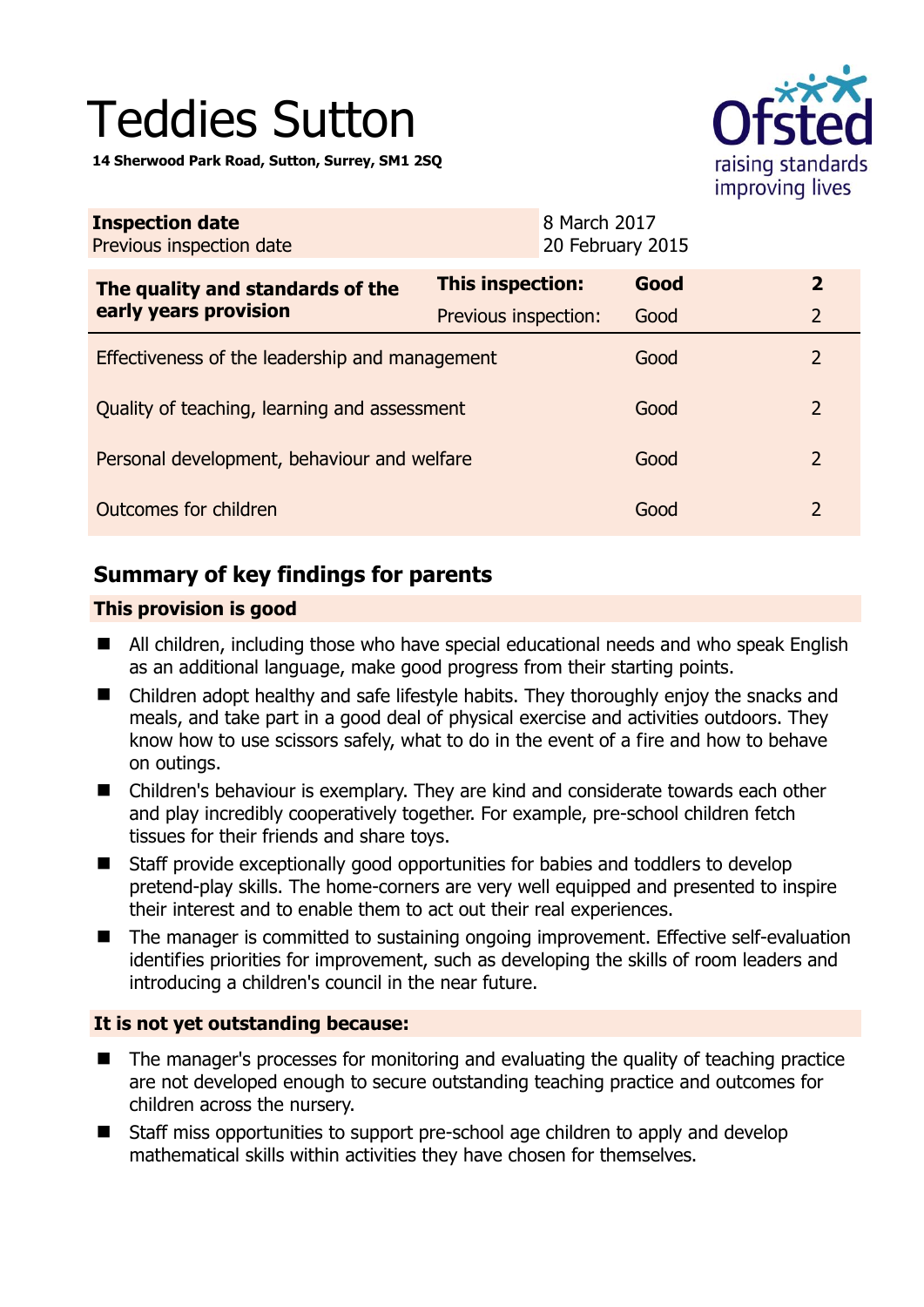# **What the setting needs to do to improve further**

#### **To further improve the quality of the early years provision the provider should:**

- develop further the arrangements for monitoring, evaluating and strengthening staff practice; to provide a sharper focus on what is needed to raise the quality of the provision to outstanding
- **P** provide further opportunities for children to experiment with, apply and develop mathematical skills when they are taking part in activities they have chosen themselves.

## **Inspection activities**

- The inspector observed children engaged in activities and staff's interactions with them in baby, toddlers and pre-school rooms indoors and in the garden.
- The inspector sampled a range of documentation relating to safeguarding, children's progress, staff suitability and self-evaluation.
- The inspector sought and took account of the views of parents.
- $\blacksquare$  The inspector held a meeting with the management team.
- The inspector conducted joint observations with the manager.

#### **Inspector**

Amanda Tyson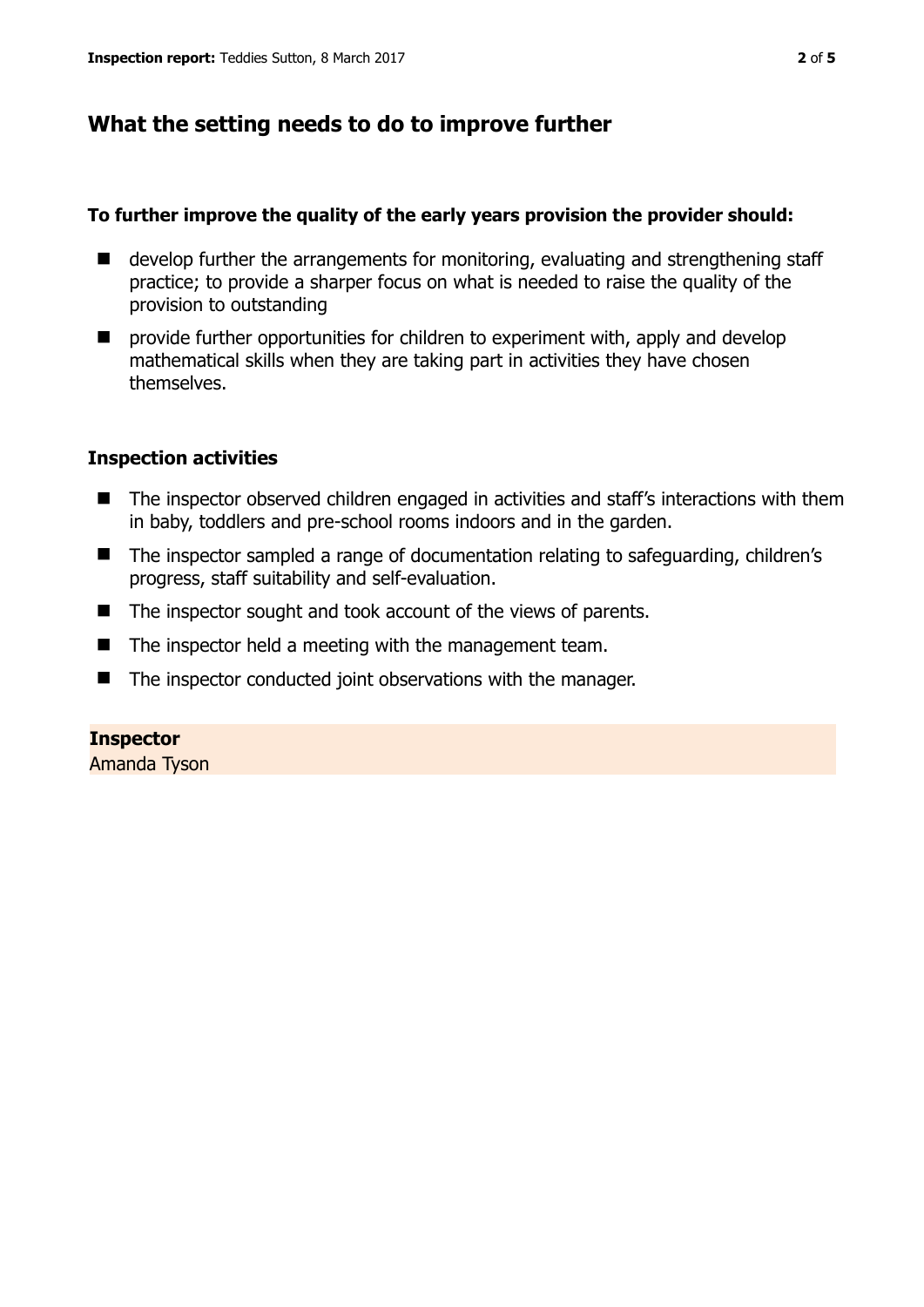# **Inspection findings**

## **Effectiveness of the leadership and management is good**

Safeguarding is effective. Staff recruitment and vetting procedures are robust and risk assessments are used well to ensure children's safety. The team complete regular child protection training linked to their levels of responsibility. Everyone has a thorough understanding of what to do if they are concerned about a child's welfare or any other safeguarding matter. The organisation uses a well established and supportive induction programme for new staff. This includes training in all aspects of safeguarding as well as mentoring for staff as they help children work towards the early learning goals. Staff continue to receive good professional development support. Arrangements for forming good partnerships with parents and external agencies involved with children are good. For example, parents receive monthly information about the activity and learning plans for their child's room.

## **Quality of teaching, learning and assessment is good**

Staff support children's learning and development well. They complete regular observations on children and use what they learn from these to inform precise assessments and to plan for and support children's progress. Staff plan and provide babies and toddlers with lots of opportunities to explore and experiment using their senses and to learn about their immediate world. They talk to children during play and when they are eating. Staff provide a positive environment to encourage early language development. Older children enjoy taking part in interesting and exciting first-hand experiences, such as nurturing chick eggs through to hatching, visiting a football stadium, baking and gardening. Staff challenge children effectively with questions and comments. For instance, staff challenged the children to find an alternative route when they are faced with a 'no entry' road sign during outdoor play.

#### **Personal development, behaviour and welfare are good**

Children are cared for in a well maintained, safe, clean and suitably equipped environment. The key-person system is well established and used very effectively to help children settle in. Staff seize every opportunity to form strong emotional attachments with their key children. Staff praise children frequently and they are confident and self-assured. Children are encouraged to be independent. For example, babies feed themselves and pre-school children serve their own lunch and scrape their plates afterwards. Staff effectively help children value each others cultural traditions and faiths.

#### **Outcomes for children are good**

Children are well prepared for moving on to school. Pre-school children dress themselves, manage their own toileting, and confidently and articulately express themselves. They competently use technology equipment, learn to recognise their names and use writing tools to make meaningful marks.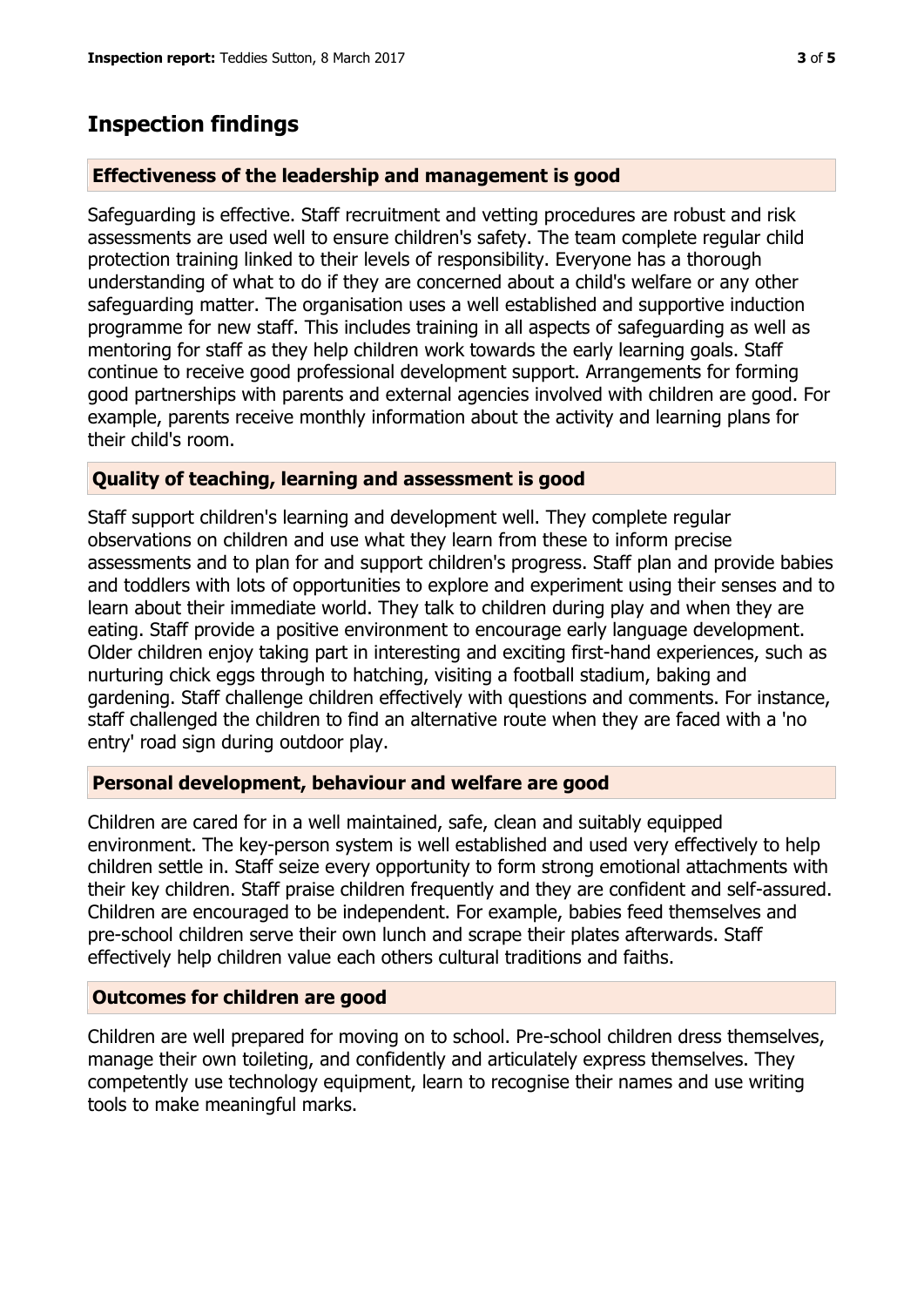# **Setting details**

| Unique reference number                             | 153871                                                                               |  |
|-----------------------------------------------------|--------------------------------------------------------------------------------------|--|
| <b>Local authority</b>                              | Sutton                                                                               |  |
| <b>Inspection number</b>                            | 1085771                                                                              |  |
| <b>Type of provision</b>                            | Full-time provision                                                                  |  |
| Day care type                                       | Childcare - Non-Domestic                                                             |  |
| <b>Registers</b>                                    | Early Years Register, Compulsory Childcare<br>Register, Voluntary Childcare Register |  |
| Age range of children                               | $0 - 8$                                                                              |  |
| <b>Total number of places</b>                       | 55                                                                                   |  |
| Number of children on roll                          | 77                                                                                   |  |
| Name of registered person                           | <b>Teddies Childcare Provision Limited</b>                                           |  |
| <b>Registered person unique</b><br>reference number | RP900872                                                                             |  |
| Date of previous inspection                         | 20 February 2015                                                                     |  |
| <b>Telephone number</b>                             | 0203 780 3046                                                                        |  |

Teddies Nursery registered in 2001. It is owned by Bright Horizons Family Solutions and is part of a chain of nurseries. The nursery is open Monday to Friday, for 51 weeks of the year, from 7.30am until 7pm. The nursery provides free early education sessions for children aged three and four years. There are 14 permanent members of staff. One member of staff has a foundation degree in early years, two members of staff hold level 4 qualification in childcare, eight are qualified to level 3 and one has a level 2 qualification.

This inspection was carried out by Ofsted under sections 49 and 50 of the Childcare Act 2006 on the quality and standards of provision that is registered on the Early Years Register. The registered person must ensure that this provision complies with the statutory framework for children's learning, development and care, known as the early years foundation stage.

Any complaints about the inspection or the report should be made following the procedures set out in the guidance 'Complaints procedure: raising concerns and making complaints about Ofsted', which is available from Ofsted's website: www.gov.uk/government/organisations/ofsted. If you would like Ofsted to send you a copy of the guidance, please telephone 0300 123 4234, or email enquiries@ofsted.gov.uk.